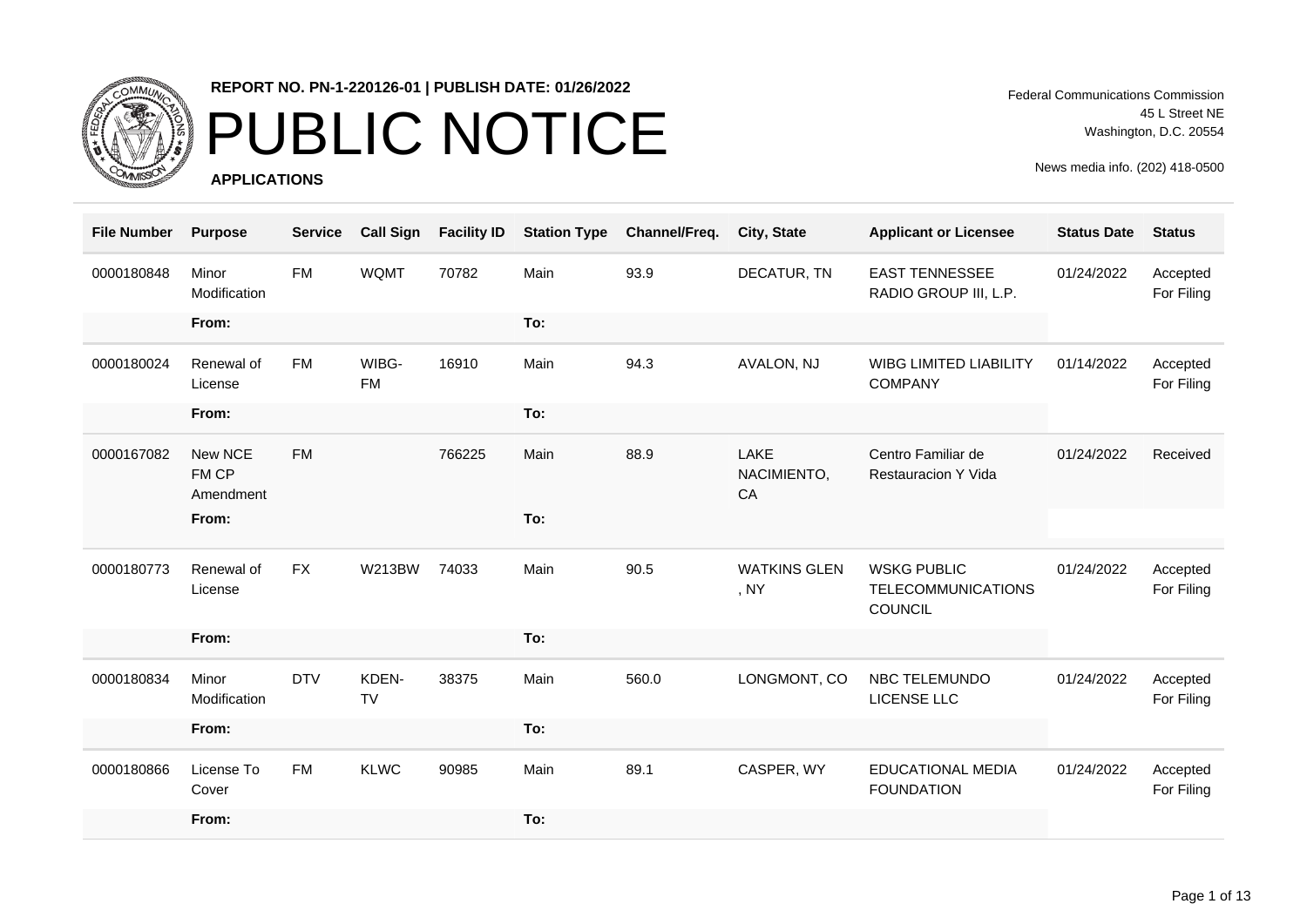

# PUBLIC NOTICE

**APPLICATIONS**

| <b>File Number</b> | <b>Purpose</b>                | <b>Service</b> | <b>Call Sign</b> | <b>Facility ID</b> | <b>Station Type</b> | Channel/Freq. | <b>City, State</b>                                                                                                      | <b>Applicant or Licensee</b>                                                                                                                           | <b>Status Date</b> | <b>Status</b>          |
|--------------------|-------------------------------|----------------|------------------|--------------------|---------------------|---------------|-------------------------------------------------------------------------------------------------------------------------|--------------------------------------------------------------------------------------------------------------------------------------------------------|--------------------|------------------------|
| 0000166657         | New NCE<br>FM CP<br>Amendment | <b>FM</b>      |                  | 765851             | Main                | 88.1          | MARSHALL, AR                                                                                                            | Ichthus Family Hope, Inc.                                                                                                                              | 01/21/2022         | Accepted<br>For Filing |
|                    | From:                         |                |                  |                    | To:                 |               |                                                                                                                         |                                                                                                                                                        |                    |                        |
|                    |                               |                |                  |                    |                     |               | Comment #1 Petition for Reconsideration Granted and application reinstated to pending status 1/24/2022 - no letter sent | Comment #2 Petitions to deny this application must be on file no later than 30 days from the date of the notice accepting this application for filing. |                    |                        |
| 0000166840         | New NCE<br>FM CP<br>Amendment | <b>FM</b>      |                  | 768184             | Main                | 88.9          | <b>SARANAC LAKE</b><br>, NY                                                                                             | The St. Lawrence<br>University                                                                                                                         | 01/24/2022         | Received               |
|                    | From:                         |                |                  |                    | To:                 |               |                                                                                                                         |                                                                                                                                                        |                    |                        |
| 0000180776         | License To<br>Cover           | <b>FM</b>      |                  | 763284             | Main                | 90.1          | BEDFORD, IN                                                                                                             | Cause 4 Paws, Inc.                                                                                                                                     | 01/24/2022         | Accepted<br>For Filing |
|                    | From:                         |                |                  |                    | To:                 |               |                                                                                                                         |                                                                                                                                                        |                    |                        |
| 0000180017         | Renewal of<br>License         | <b>FX</b>      | <b>W270DV</b>    | 200731             |                     | 101.9         | PALERMO, NJ                                                                                                             | Enrico Brancadora                                                                                                                                      | 01/14/2022         | Accepted<br>For Filing |
|                    | From:                         |                |                  |                    | To:                 |               |                                                                                                                         |                                                                                                                                                        |                    |                        |
| 0000180744         | Renewal of<br>License         | <b>FM</b>      | <b>WSQN</b>      | 171732             | Main                | 88.1          | GREENE, NY                                                                                                              | <b>WSKG PUBLIC</b><br><b>TELECOMMUNICATIONS</b><br><b>COUNCIL</b>                                                                                      | 01/24/2022         | Accepted<br>For Filing |
|                    | From:                         |                |                  |                    | To:                 |               |                                                                                                                         |                                                                                                                                                        |                    |                        |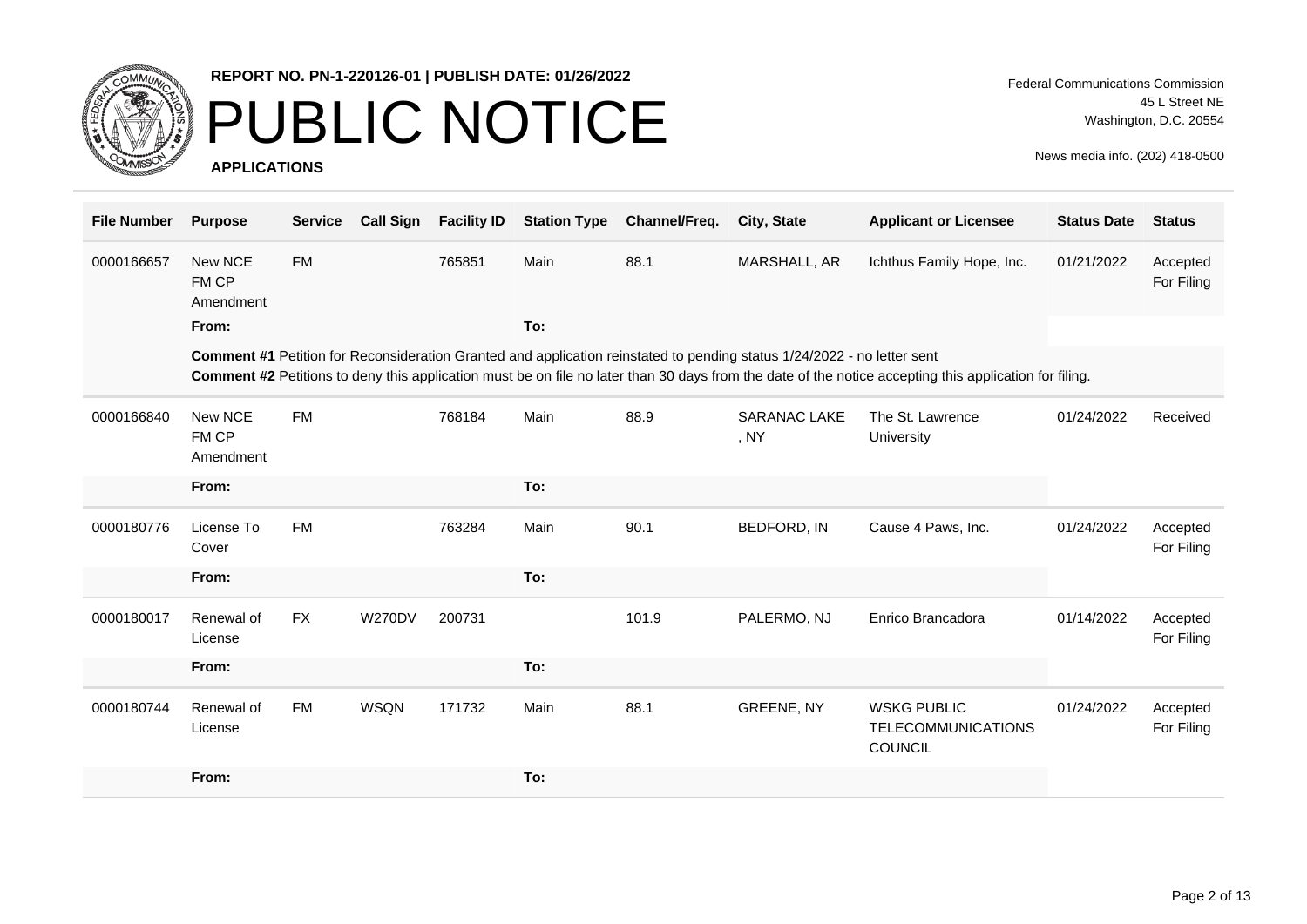

# PUBLIC NOTICE

**APPLICATIONS**

| <b>File Number</b> | <b>Purpose</b>                | <b>Service</b> | <b>Call Sign</b>   | <b>Facility ID</b> | <b>Station Type</b> | Channel/Freq. | City, State                     | <b>Applicant or Licensee</b>                                                                                                                           | <b>Status Date</b> | <b>Status</b>          |
|--------------------|-------------------------------|----------------|--------------------|--------------------|---------------------|---------------|---------------------------------|--------------------------------------------------------------------------------------------------------------------------------------------------------|--------------------|------------------------|
| 0000180753         | Minor<br>Modification         | <b>LPD</b>     | KCVH-<br>LD        | 7079               | Main                | 566.0         | HOUSTON, TX                     | DAIJ MEDIA, LLC                                                                                                                                        | 01/24/2022         | Accepted<br>For Filing |
|                    | From:                         |                |                    |                    | To:                 |               |                                 |                                                                                                                                                        |                    |                        |
| 0000166864         | New NCE<br>FM CP<br>Amendment | <b>FM</b>      |                    | 767285             | Main                | 91.1          | KAILUA, HI                      | <b>Educational Media</b><br>Foundation                                                                                                                 | 01/21/2022         | Accepted<br>For Filing |
|                    | From:                         |                |                    |                    | To:                 |               |                                 |                                                                                                                                                        |                    |                        |
|                    |                               |                |                    |                    |                     |               |                                 | Comment #1 Petitions to deny this application must be on file no later than 30 days from the date of the notice accepting this application for filing. |                    |                        |
| 0000167165         | New NCE<br>FM CP<br>Amendment | <b>FM</b>      |                    | 766418             | Main                | 90.9          | ALEXANDRIA,<br><b>MN</b>        | We Have This Hope<br>Christian Radio, Inc.                                                                                                             | 01/24/2022         | Received               |
|                    | From:                         |                |                    |                    | To:                 |               |                                 |                                                                                                                                                        |                    |                        |
|                    |                               |                |                    |                    |                     |               |                                 | Comment #1 Petitions to deny this application must be on file no later than 30 days from the date of the notice accepting this application for filing. |                    |                        |
| 0000180865         | License To<br>Cover           | <b>FM</b>      | <b>KAIX</b>        | 92997              | Main                | 88.3          | CASPER, WY                      | <b>EDUCATIONAL MEDIA</b><br><b>FOUNDATION</b>                                                                                                          | 01/24/2022         | Accepted<br>For Filing |
|                    | From:                         |                |                    |                    | To:                 |               |                                 |                                                                                                                                                        |                    |                        |
| 0000180783         | Renewal of<br>License         | <b>FM</b>      | WSQX-<br><b>FM</b> | 74064              | Main                | 91.5          | <b>BINGHAMTON,</b><br><b>NY</b> | <b>WSKG PUBLIC</b><br><b>TELECOMMUNICATIONS</b><br><b>COUNCIL</b>                                                                                      | 01/24/2022         | Accepted<br>For Filing |
|                    | From:                         |                |                    |                    | To:                 |               |                                 |                                                                                                                                                        |                    |                        |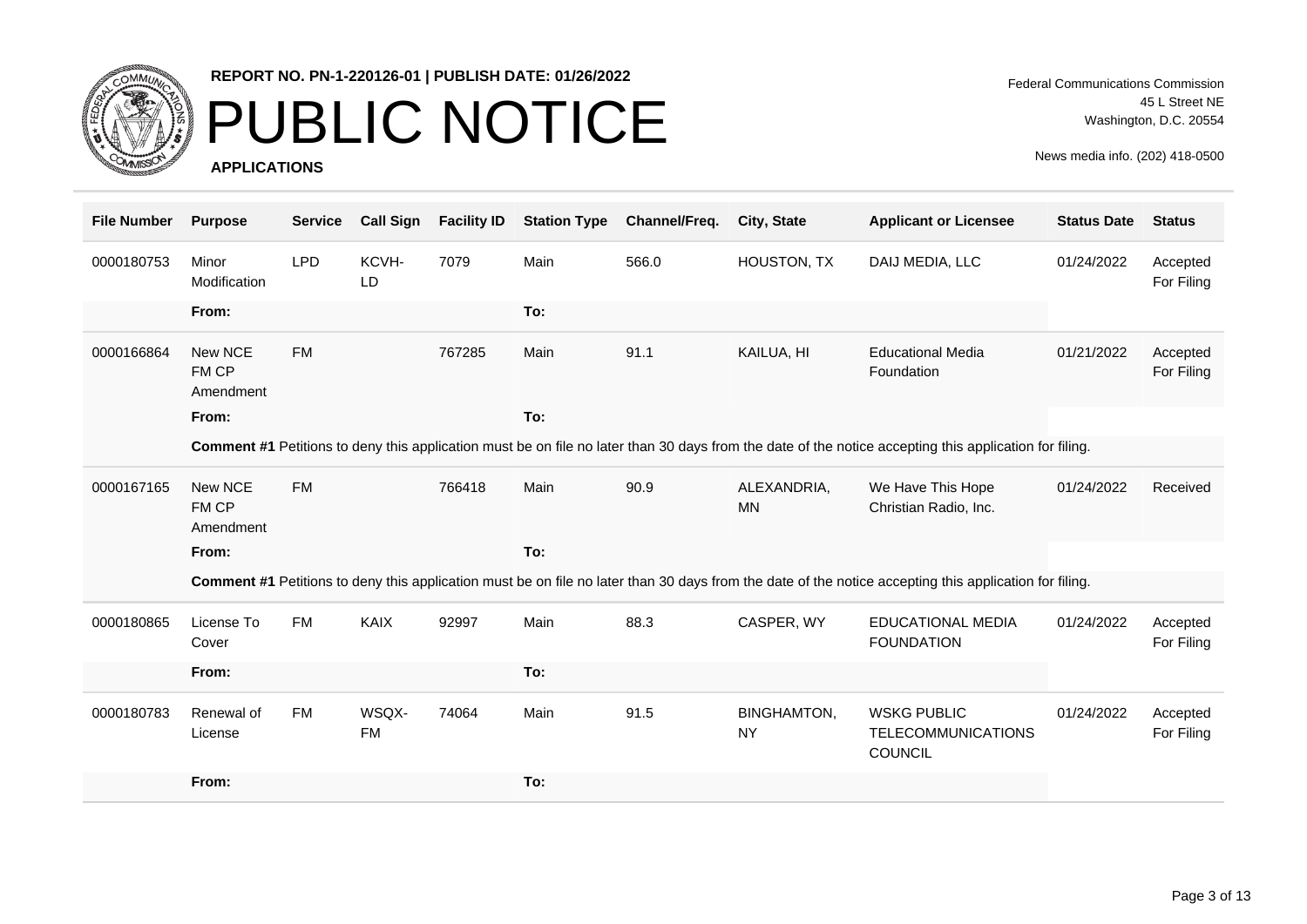

# PUBLIC NOTICE

**APPLICATIONS**

Federal Communications Commission 45 L Street NE Washington, D.C. 20554

| <b>File Number</b> | <b>Purpose</b>                            | <b>Service</b> | <b>Call Sign</b> | <b>Facility ID</b> | <b>Station Type</b> | Channel/Freq.                        | City, State                       | <b>Applicant or Licensee</b>                        | <b>Status Date</b> | <b>Status</b>          |
|--------------------|-------------------------------------------|----------------|------------------|--------------------|---------------------|--------------------------------------|-----------------------------------|-----------------------------------------------------|--------------------|------------------------|
| 0000180850         | License To<br>Cover                       | <b>FX</b>      | <b>W274CI</b>    | 202063             |                     | 98.7                                 | LEBANON, IN                       | <b>KASPAR</b><br>BROADCASTING CO, INC               | 01/24/2022         | Accepted<br>For Filing |
|                    | From:                                     |                |                  |                    | To:                 |                                      |                                   |                                                     |                    |                        |
| 0000180853         | License To<br>Cover                       | <b>FS</b>      | <b>KLCC</b>      | 36522              | Main                | 89.7                                 | EUGENE, OR                        | <b>LANE COMMUNITY</b><br>COLLEGE                    | 01/24/2022         | Accepted<br>For Filing |
|                    | From:                                     |                |                  |                    | To:                 |                                      |                                   |                                                     |                    |                        |
| 0000158718         | Construction<br>Permit<br>Amendment       | <b>FM</b>      | <b>NEW</b>       | 762230             | Main                | 100.9                                | <b>NORTH EAST</b><br>TOWNSHIP, PA | The Erie Radio Company,<br>LLC                      | 01/24/2022         | Received               |
|                    | From:                                     |                |                  |                    | To:                 |                                      |                                   |                                                     |                    |                        |
|                    | <b>Comment #1 Auction 109 Application</b> |                |                  |                    |                     |                                      |                                   |                                                     |                    |                        |
| 0000180845         | Renewal of<br>License                     | <b>FM</b>      | <b>WOUR</b>      | 4681               | Main                | 96.9                                 | UTICA, NY                         | Townsquare Media<br>Licensee of Utica/Rome,<br>Inc. | 01/24/2022         | Accepted<br>For Filing |
|                    | From:                                     |                |                  |                    | To:                 |                                      |                                   |                                                     |                    |                        |
| 0000180838         | Assignment<br>of<br>Authorization         | <b>FM</b>      | <b>WKLO</b>      | 88536              | Main                | 96.9                                 | HARDINSBURG,<br>IN                | Daisy Holdings, Inc                                 | 01/24/2022         | Accepted<br>For Filing |
|                    | From: Daisy Holdings, Inc.                |                |                  |                    |                     | To: Diamond Shores Broadcasting, LLC |                                   |                                                     |                    |                        |
| 0000180811         | Minor<br>Modification                     | <b>FM</b>      | <b>WWQS</b>      | 173912             | Main                | 88.5                                 | SPRING CITY,<br><b>TN</b>         | THE POWER<br><b>FOUNDATION</b>                      | 01/24/2022         | Accepted<br>For Filing |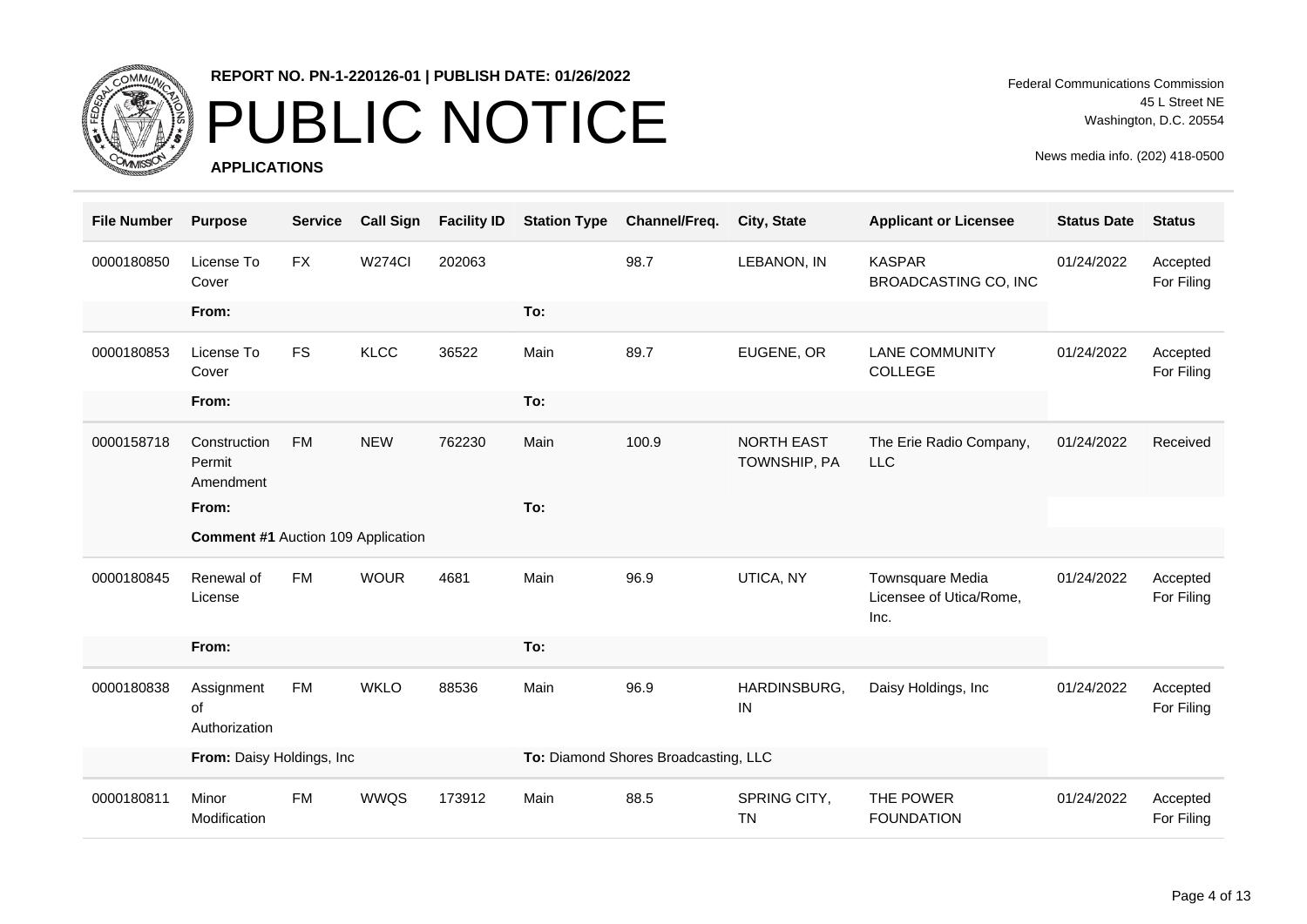

# PUBLIC NOTICE

**APPLICATIONS**

Federal Communications Commission 45 L Street NE Washington, D.C. 20554

| <b>File Number</b> | <b>Purpose</b>                | <b>Service</b> | <b>Call Sign</b>   | <b>Facility ID</b> | <b>Station Type</b> | Channel/Freq. | City, State                     | <b>Applicant or Licensee</b>                                                                                                                           | <b>Status Date</b> | <b>Status</b>          |
|--------------------|-------------------------------|----------------|--------------------|--------------------|---------------------|---------------|---------------------------------|--------------------------------------------------------------------------------------------------------------------------------------------------------|--------------------|------------------------|
|                    | From:                         |                |                    |                    | To:                 |               |                                 |                                                                                                                                                        |                    |                        |
| 0000180772         | Renewal of<br>License         | <b>FM</b>      | WSKG-<br><b>FM</b> | 74039              | Main                | 89.3          | <b>BINGHAMTON,</b><br><b>NY</b> | <b>WSKG PUBLIC</b><br><b>TELECOMMUNICATIONS</b><br>COUNCIL                                                                                             | 01/24/2022         | Accepted<br>For Filing |
|                    | From:                         |                |                    |                    | To:                 |               |                                 |                                                                                                                                                        |                    |                        |
| 0000180856         | Modification<br>of License    | <b>FM</b>      | <b>KRMK</b>        | 171005             | Main                | 93.7          | LAS VEGAS, NM                   | <b>COCHISE COMMUNITY</b><br>RADIO CORPORATION                                                                                                          | 01/24/2022         | Accepted<br>For Filing |
|                    | From:                         |                |                    |                    | To:                 |               |                                 |                                                                                                                                                        |                    |                        |
| 0000165737         | New NCE<br>FM CP<br>Amendment | <b>FM</b>      |                    | 764008             | Main                | 88.7          | HAVILAND, KS                    | <b>Great Plains Christian</b><br>Radio, Inc.                                                                                                           | 01/21/2022         | Accepted<br>For Filing |
|                    | From:                         |                |                    |                    | To:                 |               |                                 |                                                                                                                                                        |                    |                        |
|                    |                               |                |                    |                    |                     |               |                                 | Comment #1 Petitions to deny this application must be on file no later than 30 days from the date of the notice accepting this application for filing. |                    |                        |
| 0000167374         | New NCE<br>FM CP              | <b>FM</b>      |                    | 767248             | Main                | 88.1          | Anahola, HI                     | <b>COMMUNITY SERVICE</b><br><b>BROADCASTING</b><br>FOUNDATION, INC.                                                                                    | 11/09/2021         | Accepted<br>For Filing |
|                    | From:                         |                |                    |                    | To:                 |               |                                 |                                                                                                                                                        |                    |                        |
|                    |                               |                |                    |                    |                     |               |                                 | Comment #1 Petitions to deny this application must be on file no later than 30 days from the date of the notice accepting this application for filing. |                    |                        |
| 0000167590         | New NCE<br>FM CP<br>Amendment | <b>FM</b>      |                    | 767140             | Main                | 91.1          | HOMER, MI                       | West Central Michigan<br><b>Media Ministries</b>                                                                                                       | 01/24/2022         | Received               |
|                    | From:                         |                |                    |                    | To:                 |               |                                 |                                                                                                                                                        |                    |                        |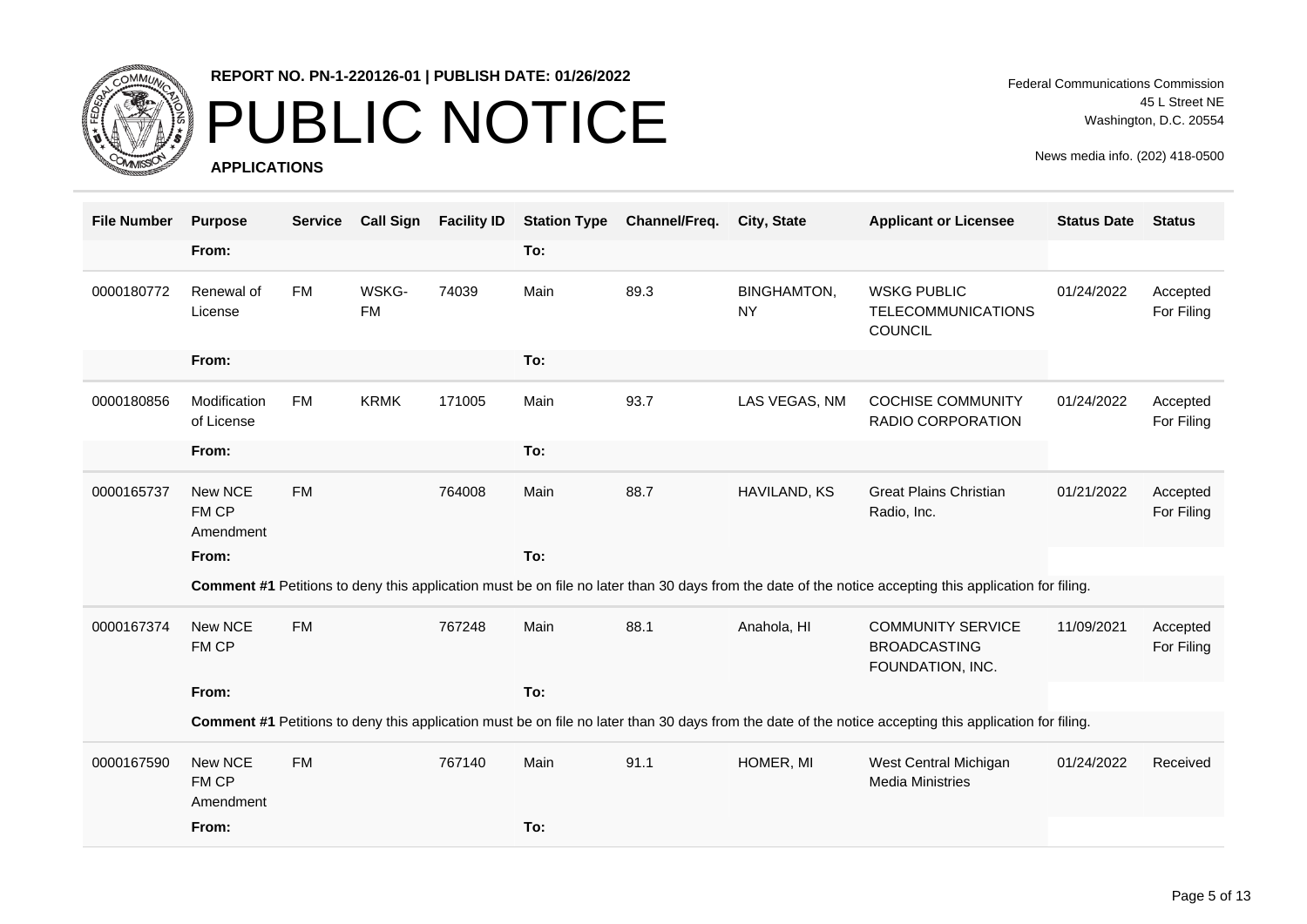

**APPLICATIONS**

### **REPORT NO. PN-1-220126-01 | PUBLISH DATE: 01/26/2022** PUBLIC NOTICE

Federal Communications Commission 45 L Street NE Washington, D.C. 20554

| <b>File Number</b> | <b>Purpose</b>                    | <b>Service</b> | <b>Call Sign</b>   | <b>Facility ID</b> | <b>Station Type</b> | Channel/Freq. | <b>City, State</b>       | <b>Applicant or Licensee</b>                                                                                                                                                                                                                                                                                    | <b>Status Date</b> | <b>Status</b>          |
|--------------------|-----------------------------------|----------------|--------------------|--------------------|---------------------|---------------|--------------------------|-----------------------------------------------------------------------------------------------------------------------------------------------------------------------------------------------------------------------------------------------------------------------------------------------------------------|--------------------|------------------------|
|                    | remain unchanged. No letter sent. |                |                    |                    |                     |               |                          | Comment #1 Amendment Denied 1/25/2022 for proposing a major change from Channel 205A in Coldwater, MI to Channel 216A in Homer, MI. Changes in<br>Community of license must be mutually exclusive to be considered minor. Channel substitutions are only considered minor if the Community of license and Class |                    |                        |
| 0000180741         | Renewal of<br>License             | <b>FM</b>      | <b>WSQA</b>        | 81145              | Main                | 88.7          | HORNELL, NY              | <b>WSKG PUBLIC</b><br><b>TELECOMMUNICATIONS</b><br><b>COUNCIL</b>                                                                                                                                                                                                                                               | 01/24/2022         | Accepted<br>For Filing |
|                    | From:                             |                |                    |                    | To:                 |               |                          |                                                                                                                                                                                                                                                                                                                 |                    |                        |
| 0000180784         | Renewal of<br>License             | <b>FX</b>      | <b>W214AA</b>      | 74038              | Main                | 90.7          | CORNING, NY              | <b>WSKG PUBLIC</b><br><b>TELECOMMUNICATIONS</b><br>COUNCIL                                                                                                                                                                                                                                                      | 01/24/2022         | Accepted<br>For Filing |
|                    | From:                             |                |                    |                    | To:                 |               |                          |                                                                                                                                                                                                                                                                                                                 |                    |                        |
| 0000180817         | Renewal of<br>License             | AM             | <b>WFJS</b>        | 53443              | Main                | 1260.0        | TRENTON, NJ              | Domestic Church Media<br>Foundation                                                                                                                                                                                                                                                                             | 01/24/2022         | Accepted<br>For Filing |
|                    | From:                             |                |                    |                    | To:                 |               |                          |                                                                                                                                                                                                                                                                                                                 |                    |                        |
| 0000180818         | Renewal of<br>License             | <b>FM</b>      | WFJS-<br><b>FM</b> | 174562             | Main                | 89.3          | FREEHOLD, NJ             | Domestic Church Media<br>Foundation                                                                                                                                                                                                                                                                             | 01/24/2022         | Accepted<br>For Filing |
|                    | From:                             |                |                    |                    | To:                 |               |                          |                                                                                                                                                                                                                                                                                                                 |                    |                        |
| 0000180868         | License To<br>Cover               | FL.            | WJNN-<br><b>LP</b> | 197028             |                     | 104.1         | MONTICELLO,<br><b>NY</b> | <b>TORAH TREASURE</b><br><b>HOUSE</b>                                                                                                                                                                                                                                                                           | 01/24/2022         | Accepted<br>For Filing |
|                    | From:                             |                |                    |                    | To:                 |               |                          |                                                                                                                                                                                                                                                                                                                 |                    |                        |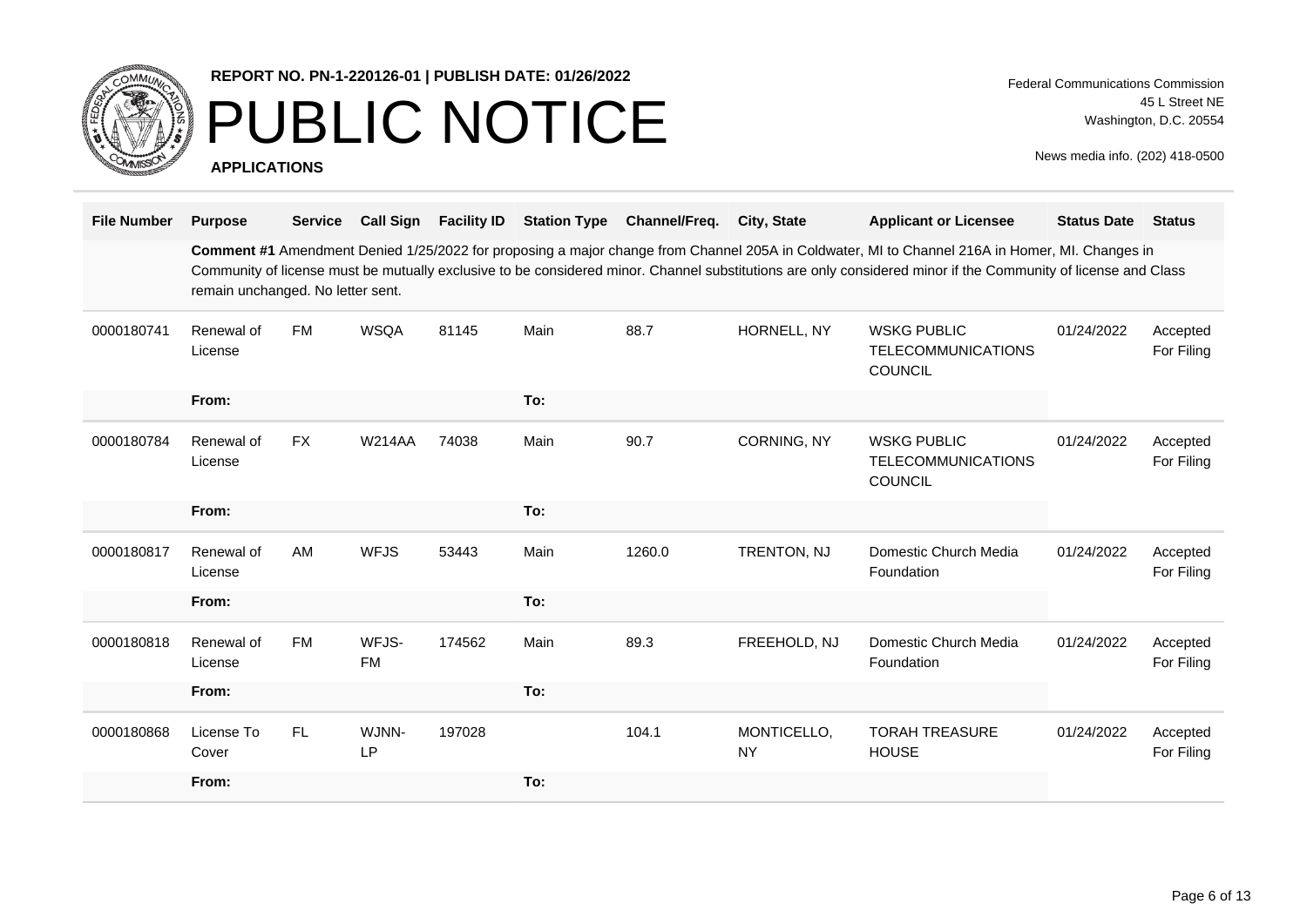

# PUBLIC NOTICE

**APPLICATIONS**

Federal Communications Commission 45 L Street NE Washington, D.C. 20554

| <b>File Number</b> | <b>Purpose</b>                | <b>Service</b> | <b>Call Sign</b> | <b>Facility ID</b> | <b>Station Type</b> | Channel/Freq. | City, State               | <b>Applicant or Licensee</b>                                      | <b>Status Date</b> | <b>Status</b>          |
|--------------------|-------------------------------|----------------|------------------|--------------------|---------------------|---------------|---------------------------|-------------------------------------------------------------------|--------------------|------------------------|
| 0000180813         | Renewal of<br>License         | <b>DTV</b>     | <b>KOOD</b>      | 60675              | Main                | 482.0         | HAYS, KS                  | <b>SMOKY HILLS PUBLIC</b><br>TELEVISION CORP.                     | 01/24/2022         | Accepted<br>For Filing |
|                    | From:                         |                |                  |                    | To:                 |               |                           |                                                                   |                    |                        |
| 0000166843         | New NCE<br>FM CP<br>Amendment | <b>FM</b>      |                  | 768307             | Main                | 89.3          | TUPPER LAKE,<br><b>NY</b> | The St. Lawrence<br>University                                    | 01/24/2022         | Received               |
|                    | From:                         |                |                  |                    | To:                 |               |                           |                                                                   |                    |                        |
| 0000180771         | Renewal of<br>License         | <b>FX</b>      | <b>W248BH</b>    | 150641             |                     | 97.5          | ROCHESTER,<br><b>NY</b>   | <b>GENESEE MEDIA</b><br><b>CORPORATION</b>                        | 01/24/2022         | Accepted<br>For Filing |
|                    | From:                         |                |                  |                    | To:                 |               |                           |                                                                   |                    |                        |
| 0000180785         | Renewal of<br>License         | <b>FX</b>      | <b>W290CI</b>    | 158555             |                     | 105.9         | COOPERSTOWN<br>, NY       | <b>WSKG PUBLIC</b><br><b>TELECOMMUNICATIONS</b><br><b>COUNCIL</b> | 01/24/2022         | Accepted<br>For Filing |
|                    | From:                         |                |                  |                    | To:                 |               |                           |                                                                   |                    |                        |
| 0000180770         | Renewal of<br>License         | AM             | <b>WRSB</b>      | 15767              | Main                | 1590.0        | BROCKPORT,<br><b>NY</b>   | <b>GENESEE MEDIA</b><br><b>CORPORATION</b>                        | 01/24/2022         | Accepted<br>For Filing |
|                    | From:                         |                |                  |                    | To:                 |               |                           |                                                                   |                    |                        |
| 0000180726         | Renewal of<br>License         | <b>FM</b>      | <b>WSQE</b>      | 74030              | Main                | 91.1          | CORNING, NY               | <b>WSKG PUBLIC</b><br><b>TELECOMMUNICATIONS</b><br><b>COUNCIL</b> | 01/24/2022         | Accepted<br>For Filing |
|                    | From:                         |                |                  |                    | To:                 |               |                           |                                                                   |                    |                        |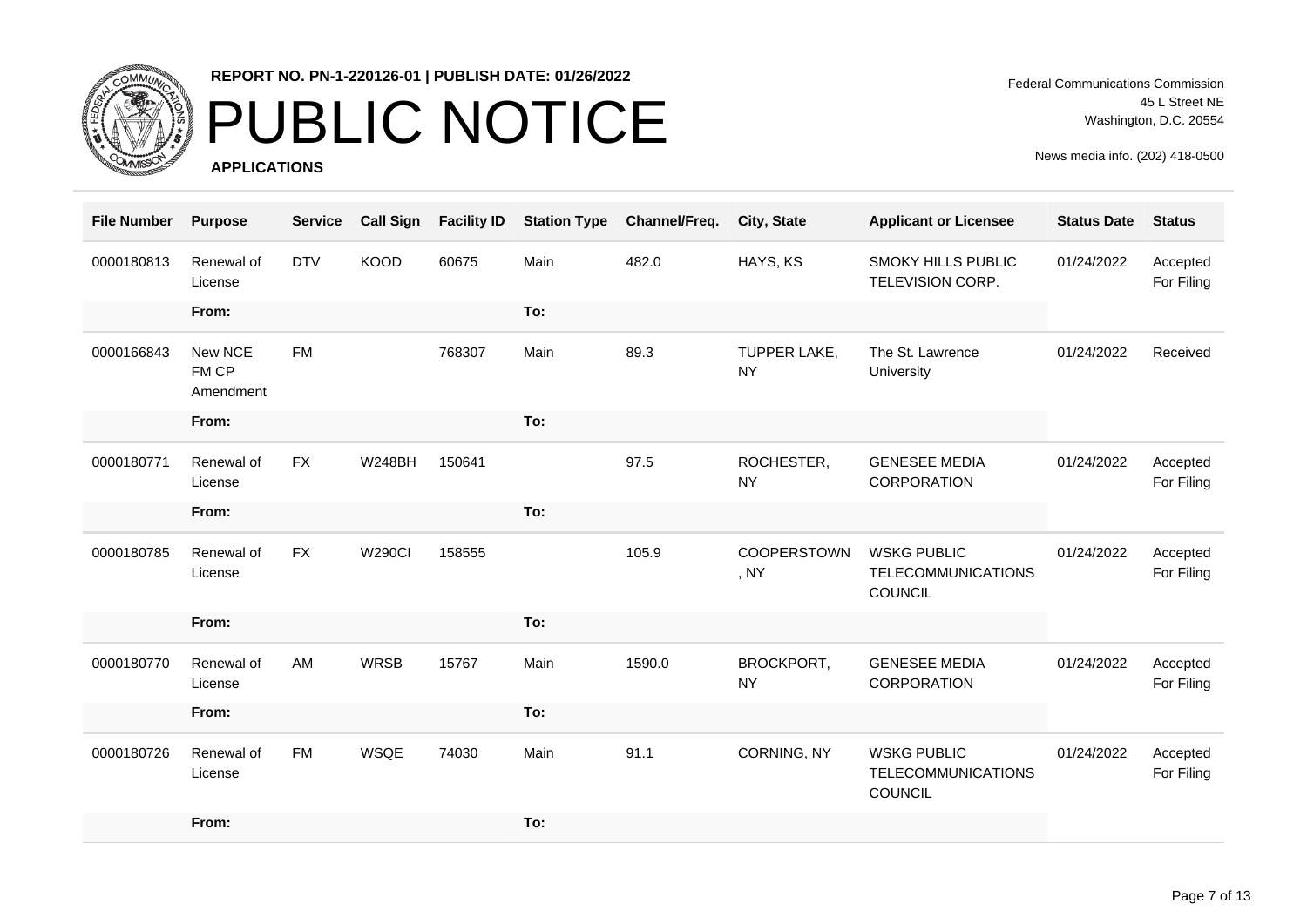

# PUBLIC NOTICE

**APPLICATIONS**

Federal Communications Commission 45 L Street NE Washington, D.C. 20554

| <b>File Number</b> | <b>Purpose</b>        | <b>Service</b> | <b>Call Sign</b>   | <b>Facility ID</b> | <b>Station Type</b> | Channel/Freq. | City, State                                   | <b>Applicant or Licensee</b>                               | <b>Status Date</b> | <b>Status</b>          |
|--------------------|-----------------------|----------------|--------------------|--------------------|---------------------|---------------|-----------------------------------------------|------------------------------------------------------------|--------------------|------------------------|
| 0000180864         | Renewal of<br>License | FL.            | WSRX-<br><b>LP</b> | 195004             |                     | 107.9         | VERNON, NJ                                    | <b>SKYLANDS RADIO</b><br>COOPERATIVE                       | 01/24/2022         | Accepted<br>For Filing |
|                    | From:                 |                |                    |                    | To:                 |               |                                               |                                                            |                    |                        |
| 0000180779         | Renewal of<br>License | FL.            | WNJI-LP            | 197099             |                     | 95.9          | KEARNEY, NJ                                   | <b>GOSPEL LIGHT PRAYER</b><br>CHURCH INC                   | 01/24/2022         | Accepted<br>For Filing |
|                    | From:                 |                |                    |                    | To:                 |               |                                               |                                                            |                    |                        |
| 0000180018         | Renewal of<br>License | <b>FX</b>      | <b>W267BP</b>      | 142147             |                     | 101.3         | PLEASANTVILLE<br>, NJ                         | Enrico Brancadora                                          | 01/14/2022         | Accepted<br>For Filing |
|                    | From:                 |                |                    |                    | To:                 |               |                                               |                                                            |                    |                        |
| 0000180016         | Renewal of<br>License | AM             | <b>WWAC</b>        | 19617              | Main                | 1020.0        | <b>OCEAN CITY</b><br>/SOMERS PO,<br><b>NJ</b> | Enrico Brancadora                                          | 01/14/2022         | Accepted<br>For Filing |
|                    | From:                 |                |                    |                    | To:                 |               |                                               |                                                            |                    |                        |
| 0000180530         | License To<br>Cover   | <b>DCA</b>     | WHIG-<br>CD        | 168101             | Main                | 31            | ROCKY MOUNT,<br><b>NC</b>                     | RSS Media Marketing LLC                                    | 01/20/2022         | Accepted<br>For Filing |
|                    | From:                 |                |                    |                    | To:                 |               |                                               |                                                            |                    |                        |
| 0000180733         | Renewal of<br>License | <b>FM</b>      | WSQC-<br><b>FM</b> | 74056              | Main                | 91.7          | ONEONTA, NY                                   | <b>WSKG PUBLIC</b><br><b>TELECOMMUNICATIONS</b><br>COUNCIL | 01/24/2022         | Accepted<br>For Filing |
|                    | From:                 |                |                    |                    | To:                 |               |                                               |                                                            |                    |                        |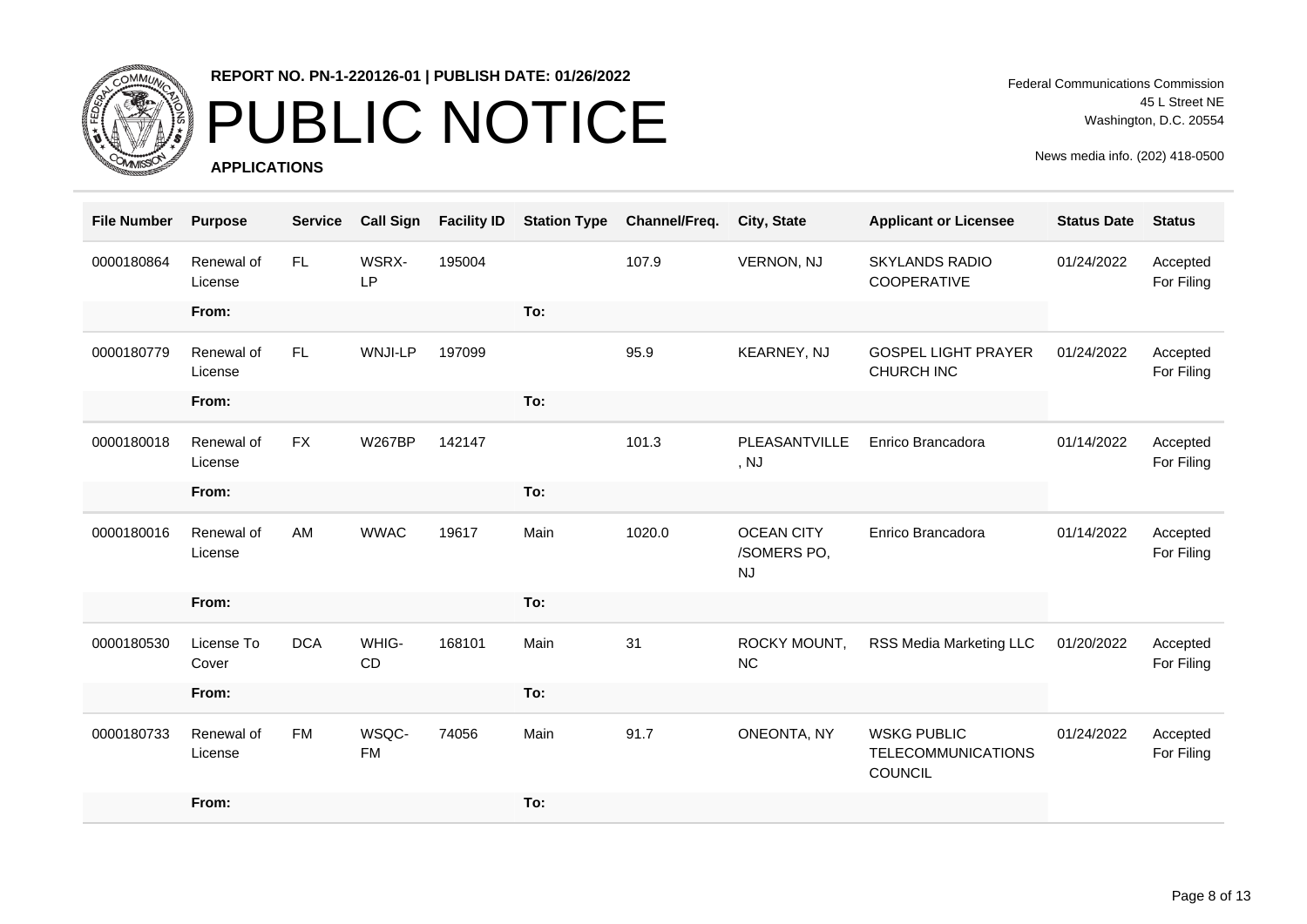

### PUBLIC NOTICE

**APPLICATIONS**

| <b>File Number</b> | <b>Purpose</b>                     | <b>Service</b> | <b>Call Sign</b> | <b>Facility ID</b> | <b>Station Type</b> | Channel/Freq. | <b>City, State</b>            | <b>Applicant or Licensee</b>                                                                                                                           | <b>Status Date</b> | <b>Status</b>          |
|--------------------|------------------------------------|----------------|------------------|--------------------|---------------------|---------------|-------------------------------|--------------------------------------------------------------------------------------------------------------------------------------------------------|--------------------|------------------------|
| 0000180781         | Renewal of<br>License              | <b>FM</b>      | <b>WYGG</b>      | 19867              | Main                | 88.1          | ASBURY PARK,<br><b>NJ</b>     | <b>MINORITY BUSINESS &amp;</b><br><b>HOUSING</b><br>DEVELOPMENT, INC                                                                                   | 01/24/2022         | Accepted<br>For Filing |
|                    | From:                              |                |                  |                    | To:                 |               |                               |                                                                                                                                                        |                    |                        |
| 0000167724         | New NCE<br>FM CP                   | <b>FM</b>      |                  | 762733             | Main                | 91.9          | ALPINE, WY                    | University of Wyoming                                                                                                                                  | 11/09/2021         | Accepted<br>For Filing |
|                    | From:                              |                |                  |                    | To:                 |               |                               |                                                                                                                                                        |                    |                        |
|                    |                                    |                |                  |                    |                     |               |                               | Comment #1 Petitions to deny this application must be on file no later than 30 days from the date of the notice accepting this application for filing. |                    |                        |
| 0000180276         | Minor<br>Modification<br>Amendment | <b>FX</b>      | <b>K271CK</b>    | 142168             |                     | 102.1         | <b>MANITOU</b><br>SPRINGS, CO | <b>PUBLIC</b><br><b>BROADCASTING OF</b><br>COLORADO, INC.                                                                                              | 01/24/2022         | Received               |
|                    | From:                              |                |                  |                    | To:                 |               |                               |                                                                                                                                                        |                    |                        |
| 0000166769         | New NCE<br>FM CP                   | <b>FM</b>      |                  | 762327             | Main                | 91.9          | CAMBRIDGE, ID                 | <b>IDAHO STATE BOARD</b><br>OF EDUCATION                                                                                                               | 11/08/2021         | Accepted<br>For Filing |
|                    | From:                              |                |                  |                    | To:                 |               |                               |                                                                                                                                                        |                    |                        |
|                    |                                    |                |                  |                    |                     |               |                               | Comment #1 Petitions to deny this application must be on file no later than 30 days from the date of the notice accepting this application for filing. |                    |                        |
| 0000180762         | Renewal of<br>License              | <b>FX</b>      | <b>W221CW</b>    | 151614             |                     | 92.1          | ITHACA, NY                    | <b>WSKG PUBLIC</b><br><b>TELECOMMUNICATIONS</b><br><b>COUNCIL</b>                                                                                      | 01/24/2022         | Accepted<br>For Filing |
|                    | From:                              |                |                  |                    | To:                 |               |                               |                                                                                                                                                        |                    |                        |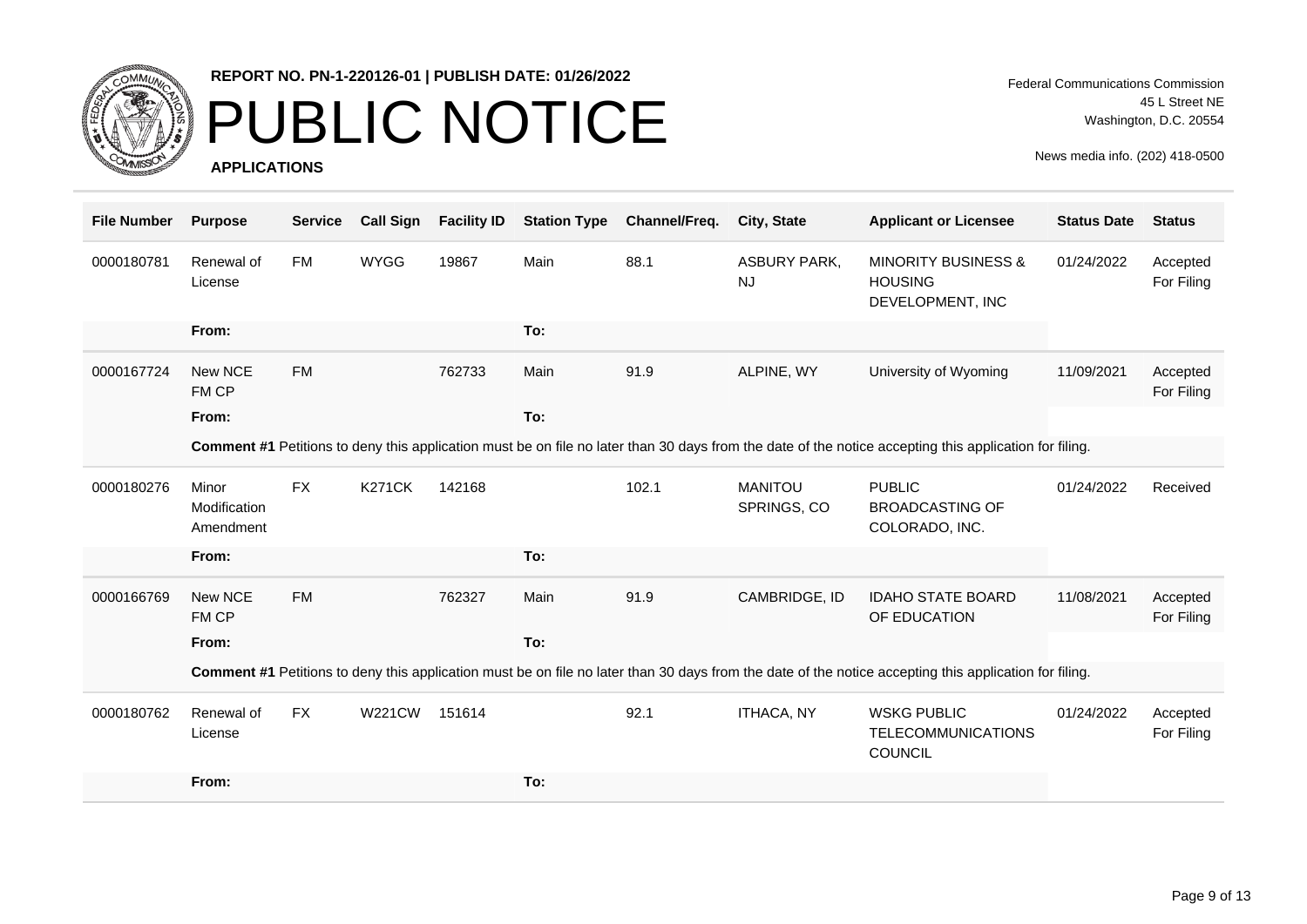

# PUBLIC NOTICE

**APPLICATIONS**

| <b>File Number</b> | <b>Purpose</b>                     | <b>Service</b> | <b>Call Sign</b> | <b>Facility ID</b> | <b>Station Type</b> | Channel/Freq. | <b>City, State</b>      | <b>Applicant or Licensee</b>                                                                                                                           | <b>Status Date</b> | <b>Status</b>          |
|--------------------|------------------------------------|----------------|------------------|--------------------|---------------------|---------------|-------------------------|--------------------------------------------------------------------------------------------------------------------------------------------------------|--------------------|------------------------|
| 0000180803         | Renewal of<br>License              | <b>DTV</b>     | <b>KSWK</b>      | 60683              | Main                | 180.0         | LAKIN, KS               | <b>SMOKY HILLS PUBLIC</b><br>TELEVISION CORP.                                                                                                          | 01/24/2022         | Accepted<br>For Filing |
|                    | From:                              |                |                  |                    | To:                 |               |                         |                                                                                                                                                        |                    |                        |
| 0000180787         | Renewal of<br>License              | <b>DTV</b>     | <b>KDCK</b>      | 79258              | Main                | 512.0         | DODGE CITY,<br>KS       | <b>SMOKY HILLS PUBLIC</b><br>TELEVISION CORP.                                                                                                          | 01/24/2022         | Accepted<br>For Filing |
|                    | From:                              |                |                  |                    | To:                 |               |                         |                                                                                                                                                        |                    |                        |
| 0000167844         | New NCE<br>FM CP<br>Amendment      | <b>FM</b>      |                  | 768544             | Main                | 91.7          | BONDURANT,<br><b>WY</b> | <b>Central Wyoming College</b>                                                                                                                         | 01/24/2022         | Accepted<br>For Filing |
|                    | From:                              |                |                  |                    | To:                 |               |                         |                                                                                                                                                        |                    |                        |
|                    |                                    |                |                  |                    |                     |               |                         | Comment #1 Petitions to deny this application must be on file no later than 30 days from the date of the notice accepting this application for filing. |                    |                        |
| 0000180824         | Minor<br>Modification              | <b>FM</b>      |                  | 768910             | Main                | 88.1          | LAS VEGAS, NM           | <b>Eastern New Mexico</b><br>University                                                                                                                | 01/24/2022         | Accepted<br>For Filing |
|                    | From:                              |                |                  |                    | To:                 |               |                         |                                                                                                                                                        |                    |                        |
| 0000149126         | Renewal of<br>License<br>Amendment | <b>LPA</b>     | WCPX-<br>LD      | 53397              | Main                | 25            | COLUMBUS, OH            | <b>ROSELAND</b><br><b>BROADCASTING OF</b><br><b>COLUMBUS OHIO</b><br>LICENSES, LLC                                                                     | 01/24/2022         | Received               |
|                    | From:                              |                |                  |                    | To:                 |               |                         |                                                                                                                                                        |                    |                        |
| 0000167374         | New NCE<br>FM CP<br>Amendment      | <b>FM</b>      |                  | 767248             | Main                | 88.1          | Anahola, HI             | <b>COMMUNITY SERVICE</b><br><b>BROADCASTING</b><br>FOUNDATION, INC.                                                                                    | 01/24/2022         | Received               |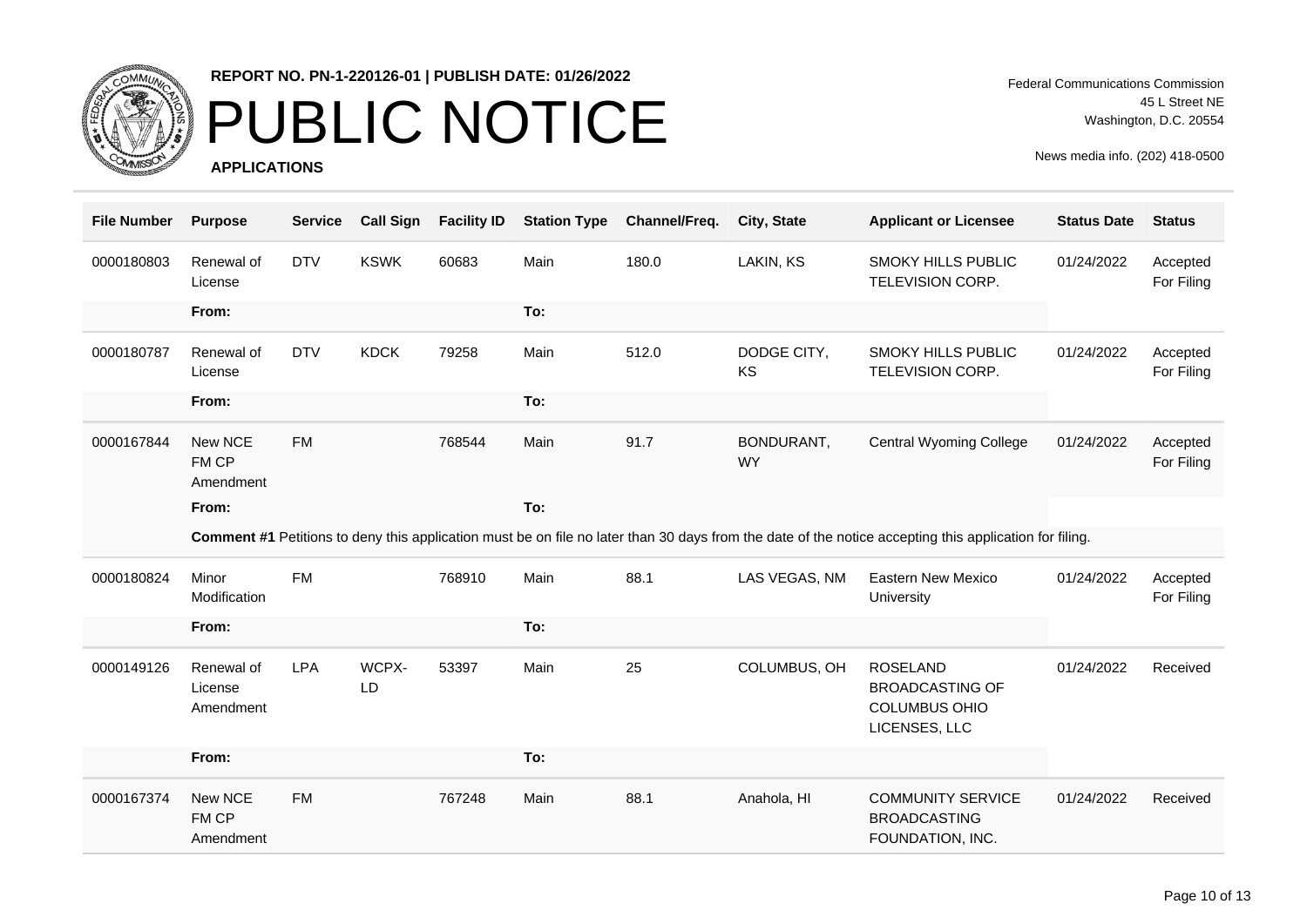

### PUBLIC NOTICE

**APPLICATIONS**

Federal Communications Commission 45 L Street NE Washington, D.C. 20554

| <b>File Number</b> | <b>Purpose</b>                | <b>Service</b> | <b>Call Sign</b>   | <b>Facility ID</b> | <b>Station Type</b> | Channel/Freq. | City, State                  | <b>Applicant or Licensee</b>                                                                                                                           | <b>Status Date</b> | <b>Status</b>          |
|--------------------|-------------------------------|----------------|--------------------|--------------------|---------------------|---------------|------------------------------|--------------------------------------------------------------------------------------------------------------------------------------------------------|--------------------|------------------------|
|                    | From:                         |                |                    |                    | To:                 |               |                              |                                                                                                                                                        |                    |                        |
|                    |                               |                |                    |                    |                     |               |                              | Comment #1 Petitions to deny this application must be on file no later than 30 days from the date of the notice accepting this application for filing. |                    |                        |
| 0000167848         | New NCE<br>FM CP<br>Amendment | <b>FM</b>      |                    | 768728             | Main                | 88.9          | EDEN, WY                     | <b>Central Wyoming College</b>                                                                                                                         | 01/24/2022         | Accepted<br>For Filing |
|                    | From:                         |                |                    |                    | To:                 |               |                              |                                                                                                                                                        |                    |                        |
|                    |                               |                |                    |                    |                     |               |                              | Comment #1 Petitions to deny this application must be on file no later than 30 days from the date of the notice accepting this application for filing. |                    |                        |
| 0000180691         | Renewal of<br>License         | <b>FM</b>      | WZDV               | 185147             | Main                | 92.1          | AMHERST, NY                  | Calvary Chapel of the<br>Niagara Frontier                                                                                                              | 01/24/2022         | Accepted<br>For Filing |
|                    | From:                         |                |                    |                    | To:                 |               |                              |                                                                                                                                                        |                    |                        |
| 0000180821         | Renewal of<br>License         | <b>FM</b>      | <b>WSMJ</b>        | 174695             | Main                | 91.9          | <b>NORTH</b><br>WILDWOOD, NJ | Domestic Church Media<br>Foundation                                                                                                                    | 01/24/2022         | Accepted<br>For Filing |
|                    | From:                         |                |                    |                    | To:                 |               |                              |                                                                                                                                                        |                    |                        |
| 0000180761         | Renewal of<br>License         | <b>FM</b>      | WSQG-<br><b>FM</b> | 74054              | Main                | 90.9          | ITHACA, NY                   | <b>WSKG PUBLIC</b><br><b>TELECOMMUNICATIONS</b><br><b>COUNCIL</b>                                                                                      | 01/24/2022         | Accepted<br>For Filing |
|                    | From:                         |                |                    |                    | To:                 |               |                              |                                                                                                                                                        |                    |                        |
| 0000167506         | New NCE<br>FM CP<br>Amendment | <b>FM</b>      |                    | 767358             | Main                | 88.7          | PORT SANILAC.<br>MI          | West Central Michigan<br><b>Media Ministries</b>                                                                                                       | 01/24/2022         | Received               |
|                    | From:                         |                |                    |                    | To:                 |               |                              |                                                                                                                                                        |                    |                        |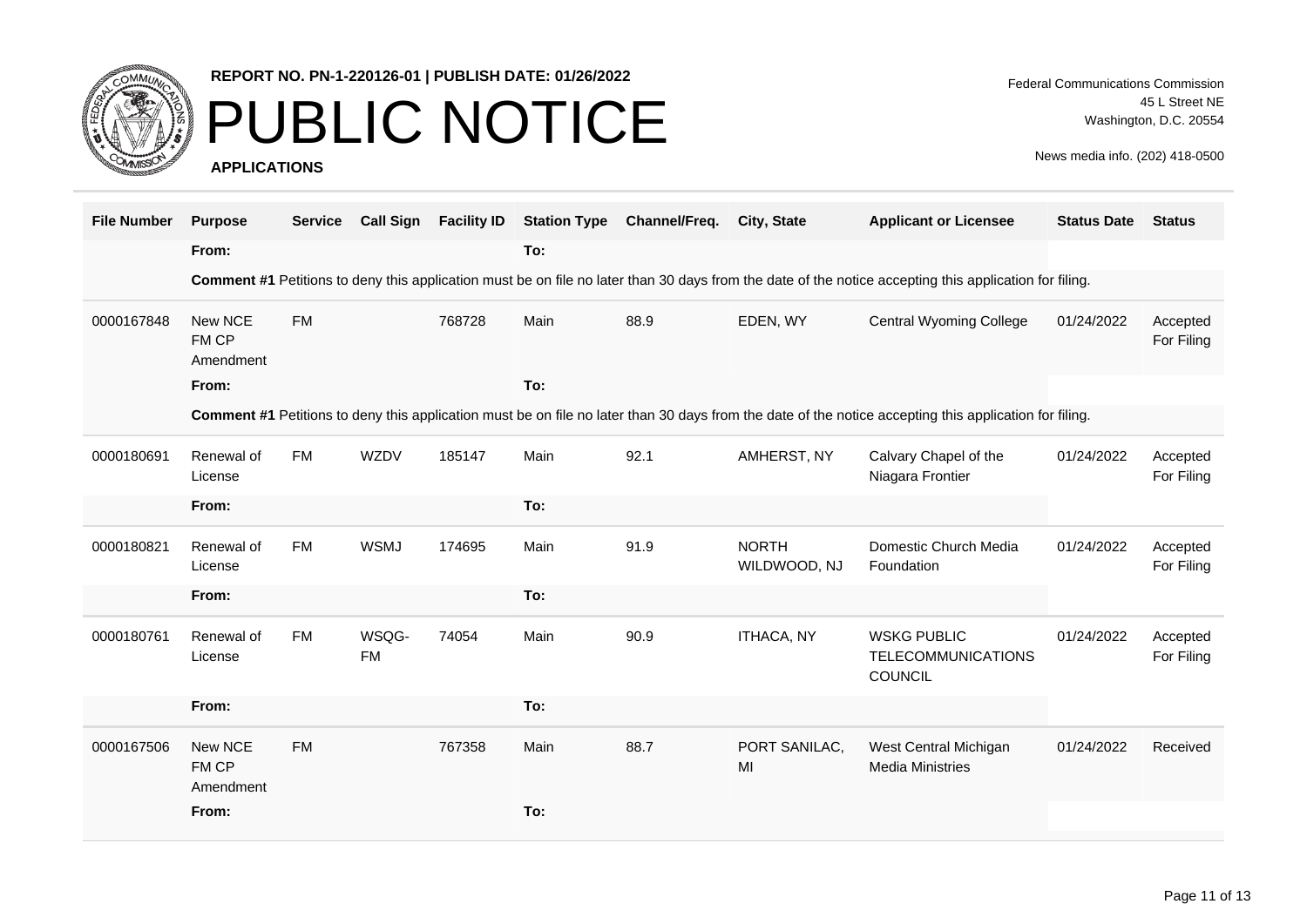

# PUBLIC NOTICE

**APPLICATIONS**

Federal Communications Commission 45 L Street NE Washington, D.C. 20554

| <b>File Number</b> | <b>Purpose</b>                | <b>Service</b> | <b>Call Sign</b>   | <b>Facility ID</b> | <b>Station Type</b> | Channel/Freq. | City, State             | <b>Applicant or Licensee</b>                                                                                                                           | <b>Status Date</b> | <b>Status</b>          |
|--------------------|-------------------------------|----------------|--------------------|--------------------|---------------------|---------------|-------------------------|--------------------------------------------------------------------------------------------------------------------------------------------------------|--------------------|------------------------|
| 0000180820         | Renewal of<br>License         | AM             | <b>WGYM</b>        | 61110              | Main                | 1580.0        | HAMMONTON,<br><b>NJ</b> | Domestic Church Media<br>Foundation                                                                                                                    | 01/24/2022         | Accepted<br>For Filing |
|                    | From:                         |                |                    |                    | To:                 |               |                         |                                                                                                                                                        |                    |                        |
| 0000180833         | Renewal of<br>License         | <b>FM</b>      | WFRG-<br><b>FM</b> | 50362              | Main                | 104.3         | UTICA, NY               | Townsquare Media<br>Licensee of Utica/Rome,<br>Inc.                                                                                                    | 01/24/2022         | Accepted<br>For Filing |
|                    | From:                         |                |                    |                    | To:                 |               |                         |                                                                                                                                                        |                    |                        |
| 0000165754         | New NCE<br>FM CP<br>Amendment | <b>FM</b>      |                    | 764006             | Main                | 88.5          | PERRYTON, TX            | <b>Great Plains Chritian</b><br>Radio, Inc.                                                                                                            | 01/21/2022         | Accepted<br>For Filing |
|                    | From:                         |                |                    |                    | To:                 |               |                         |                                                                                                                                                        |                    |                        |
|                    |                               |                |                    |                    |                     |               |                         | Comment #1 Petitions to deny this application must be on file no later than 30 days from the date of the notice accepting this application for filing. |                    |                        |
| 0000180832         | Renewal of<br>License         | <b>DTV</b>     | <b>KWKS</b>        | 162115             | Main                | 19            | COLBY, KS               | <b>SMOKY HILLS PUBLIC</b><br>TELEVISION CORP.                                                                                                          | 01/24/2022         | Accepted<br>For Filing |
|                    | From:                         |                |                    |                    | To:                 |               |                         |                                                                                                                                                        |                    |                        |
| 0000180689         | License To<br>Cover           | <b>FX</b>      | <b>K208GE</b>      | 88578              | Main                | 89.5          | MONTEREY, CA            | <b>EDUCATIONAL MEDIA</b><br><b>FOUNDATION</b>                                                                                                          | 01/24/2022         | Accepted<br>For Filing |
|                    | From:                         |                |                    |                    | To:                 |               |                         |                                                                                                                                                        |                    |                        |
| 0000167728         | New NCE<br>FM CP              | <b>FM</b>      |                    | 762739             | Main                | 88.9          | PINEDALE, WY            | University of Wyoming                                                                                                                                  | 11/09/2021         | Accepted<br>For Filing |
|                    | From:                         |                |                    |                    | To:                 |               |                         |                                                                                                                                                        |                    |                        |